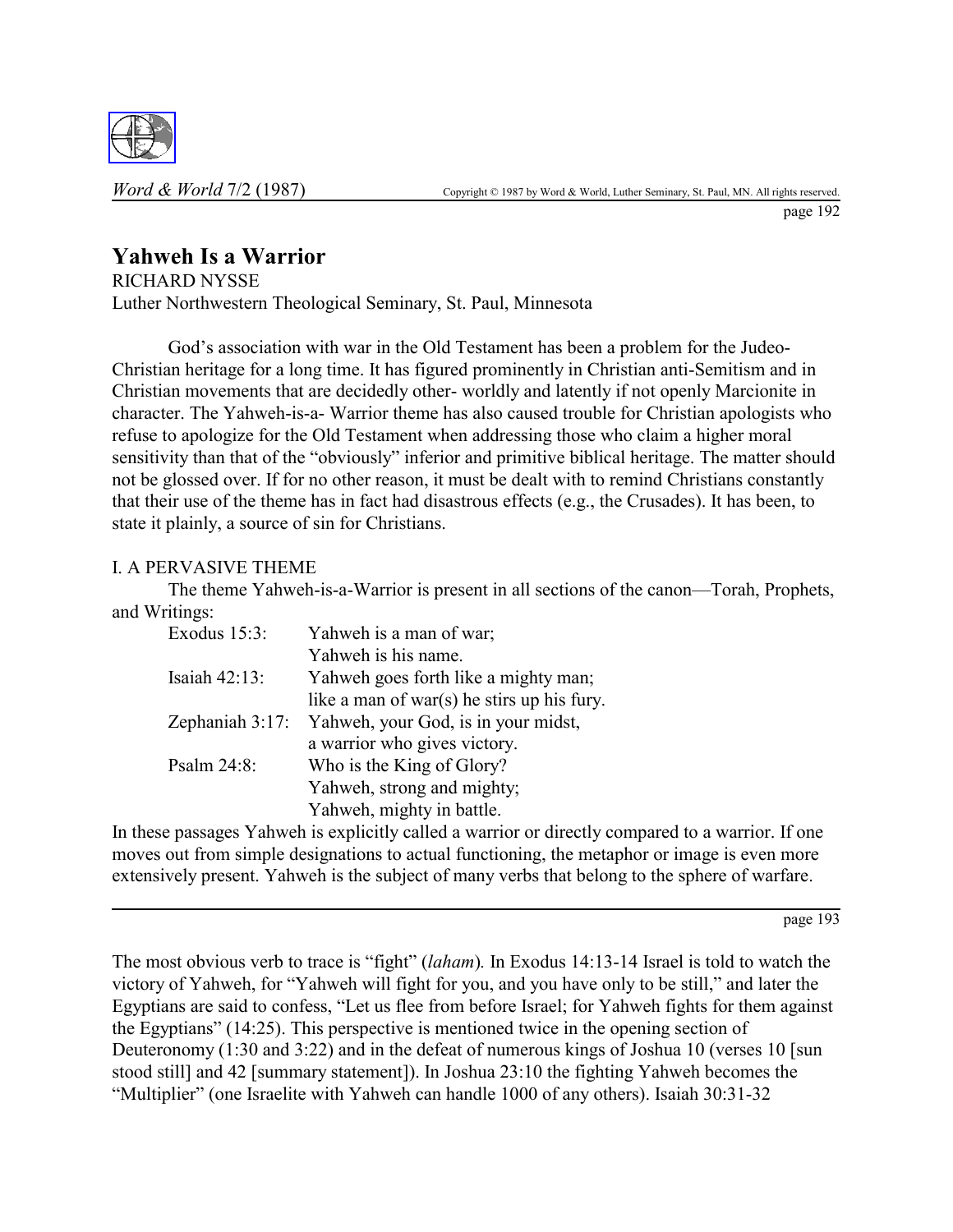promises the destruction of Assyria, for "[Yahweh] fights them in battle with the blows of his arm"

The language appears in late Old Testament material as well: 2 Chronicles 20:29 describes the fighting activity of God with the result that Jehoshaphat had some peace and quiet, and Nehemiah 4:14 claims the same for the completion of the wall around Jerusalem. Zechariah 14:3 brings us into apocalyptic where God's warring activity brings about cataclysmic and cosmic changes.

Even a brief survey of this one verb, however, brings up another possibility with the ìYahweh-is-a-Warriorî language, namely, that Yahweh will fight against Israel. Jeremiah 21:5-6 threatens this in terms that reverse much of the language associated with the exodus:

I myself will fight against you with outstretched hand and strong arm, in anger, and in fury, and in great wrath. And I will smite the inhabitants of this city, both man and beast; they shall die of a great pestilence.

Isaiah 63:10 retrospectively views the exile as just that:

But [the house of Israel] rebelled and grieved his holy Spirit; therefore he turned to be their enemy, and himself fought against them.

If we were to add references to Yahweh's riding the clouds as chariots, roaring in the thunder like a battle cry, smashing and crushing heads, scattering enemies and the like, we would soon augment the list of instances where God functions as a warrior. We would, in addition, find them distributed throughout the biblical record and in material from every period of Old Testament history.

What soon becomes clear is that Yahweh-is-a-Warrior is central to many of the tenets of the Old Testament. Yahweh-is-a-Warrior is central to the exodus theme and to the subsequent conquest accounts. It is a frequent mode for speaking of creation in the Old Testament in hymnic material—the (military) defeat of mythological creatures. Finally, it is present in the Old Testament's understanding of the significance of exile and in its expression of hope for future restoration (particularly as the future is increasingly expressed in apocalyptic terms).

If the Yahweh-is-a-Warrior theme is withdrawn, there would be considerable slippage in the Old Testament's (1) emphasis on freedom from oppression and the giftedness of Israel's existence; (2) conception of creation and the ongoing control of chaotic forces, both cosmic and historical; and (3) assertion of the reality of God's judgment of evil in the here and now as well as the future. These three areas would need to be grounded in a different or new metaphor if the Yahweh-is-a-Warrior theme is jettisoned.

page 194

To excise this language from consideration in Old Testament theology would mean that the themes of liberation, creation, and hope would either be weakened or need to be drastically recast. Second, if God is to be part of a contemporary reappropriation of the Old Testament themes of liberation, creation, and ultimate hope, one needs to include Yahweh-is-a-Warrior. The Old Testament leaves little room for addressing such issues apart from talk about God. For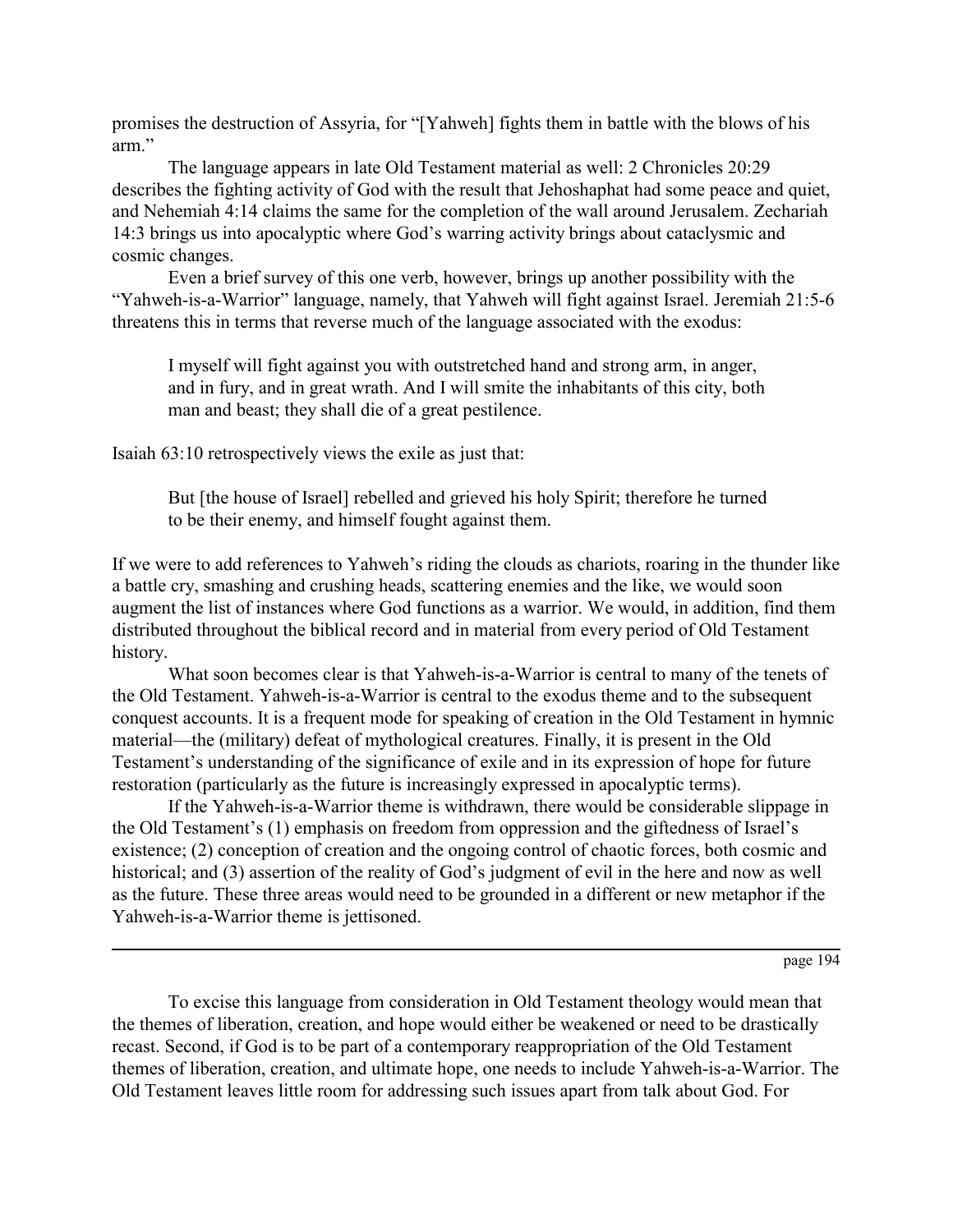example, a sociology of Israel without theology is out of tune with the biblical heritage and, at the very least, it should not claim biblical sanction or authorization, for its key commitments and principles will inevitably be founded on extrabiblical bases.

It is particularly important that Yahweh-is-a-Warrior be kept because of its centrality in the defense of the rights of the oppressed. Scripture repeatedly calls the human community to work for and guard justice for the weak, but it does not tell the weak that their hope is in the justice work of the strong. The strong, according to the Bible, have a decidedly poor track record in maintaining justice. The hope of the weak and poor is in a God who will fight against the strong who ignore justice. Yahweh-is-a-Warrior provides, on the one hand, hope for the victim both in the here-and-now and eschatologically (or apocalyptically). On the other hand, it is a terrifying assertion for the victimizer. Thus, the options in the human community when the theme Yahweh-is-a-Warrior is enunciated in the midst of oppression are for the victim to lament and petition directly to Yahweh and to hope, based on Yahweh's hearing of those who "cry out." For the victimizer the options are reduced to repenting or suffering through the inevitable judgment and exile. In short, the one who benefits from the Yahweh-is-a-Warrior theme is the oppressed person or group.

The Bible knows full well that this assertion can be distorted. One can imagine an oppressed state of affairs and one can attempt a superficial repentance, but the reality of the Divine Warrior exposes all the frauds—or at least that is the biblical confidence. One cannot manipulate the ark, or the temple, or superficially contain unfair marketplace practices and expect that such conduct will escape the notice of Yahweh. Yahweh-is-a-Warrior works only if Yahweh does in fact do what is claimed. If Yahweh does not exist, then the poor are without hope, and the theme is a disaster, subject to all manner of totalitarian abuse.

## II. ATTEMPTS TO KEEP THE LANGUAGE

In the last decade two books by Old Testament scholars have attempted to keep or at least partially salvage the language of Yahweh-is-a-Warrior. These are by Peter C. Craigie and Millard C. Lind.<sup>1</sup> Craigie, in the more popularly oriented of

<sup>1</sup>Peter C. Craigie, *The Problem of War in the Old Testament* (Grand Rapids, MI: Eerdmans, 1978) and Millard C. Lind, *Yahweh is a Warrior: The Theology of Warfare in Ancient Israel* (Scottdale, PA: Herald, 1980). Although I will make some negative comments below about both of these books, I wish those to be read in the context of respect for both books. Craigie's book is very clearly written and works very well for discussion groups that wish to devote several sessions to a serious examination of the issues. Lindís book has no parallel. He draws into his discussion the pertinent Ancient Near Eastern material to an extent far beyond that of other publications. His is a very detailed book from which one learns much even when one comes to a different conclusion.

page 195

the two works, does not seem to have any problem with God and war as long as the war is one that God commanded. He seems to exonerate God's involvement in war on two grounds:

(1) God, the giver of life, has the right to take life whenever God pleases and owes no human an explanation. God as Creator of life simply has a right to do so! This seems to push sovereignty to an extreme and Craigie offers little to counterbalance the impression of a very capricious and arbitrary God.<sup>2</sup>

 $(2)$  Even though war or death may be or seems evil, God uses history—even evil history—to bring salvation (the latter term is left undefined). "In general terms," Craigie asserts,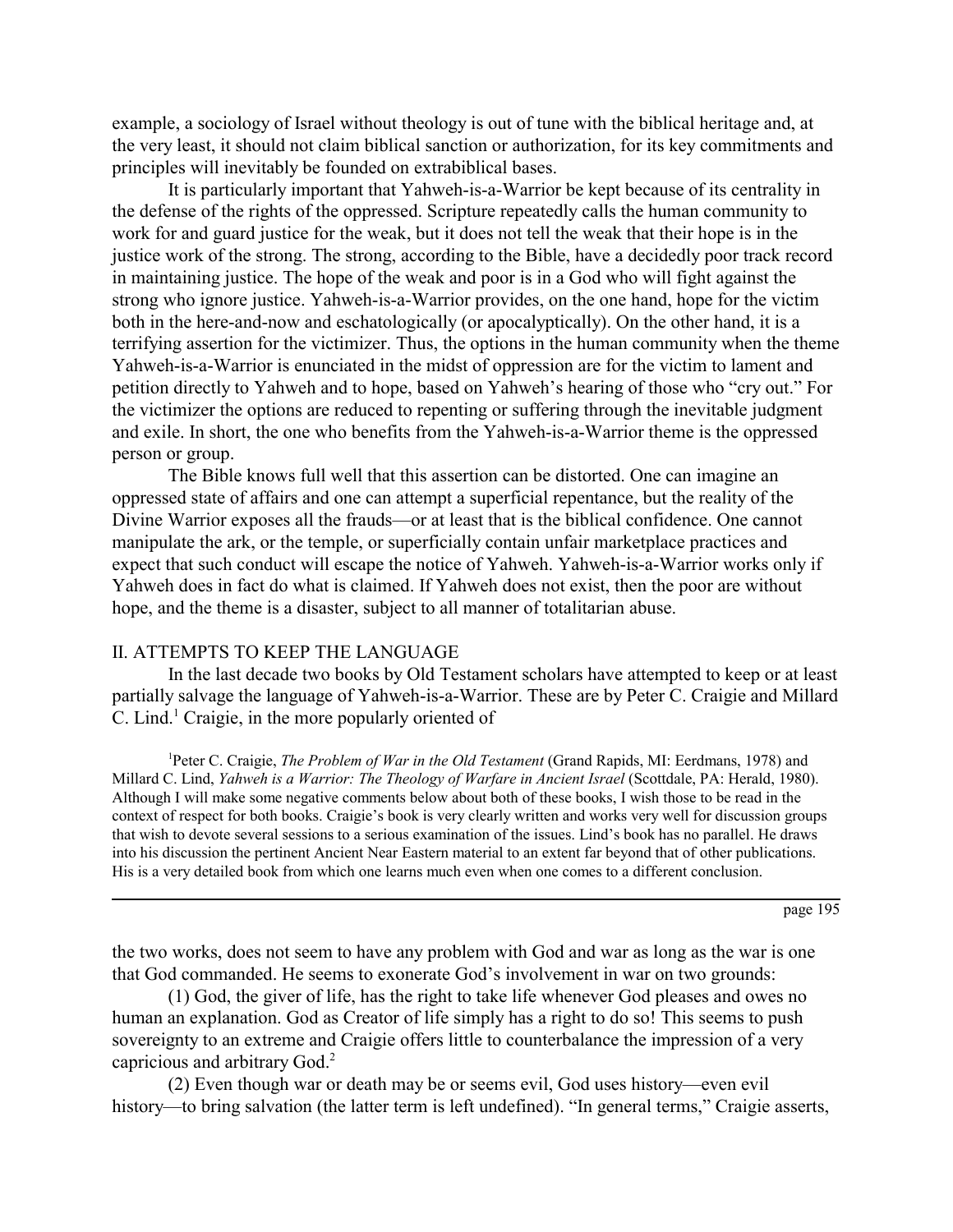ìwar is prohibited, but nevertheless a problem remains precisely because war (always evil in itself) may nevertheless be undertaken sometimes in an attempt to eliminate a greater evil (e.g., genocide)."<sup>3</sup> This seems to be a the-end-justifies-the-means argument without the usual, so-called safeguards of the just war theory. Perhaps more problematic is the theological problem raised by this manner of argumentation. The just war theory mayor may not be defensible in arguments regarding human moral action, but it seems rather out of line to apply just war criteria to God. Was there always a greater evil which *God,* the rightful commander of war, sought to prevent in the Old Testament? The Bible does not seem to make that kind of argument.

Lind's book is the more interesting, if for no other reason than that as a Mennonite his tradition weighs heavily against any use of warrior language. His argument can be summarized as follows: The central event in the life of Israel was the exodus from Egypt in which Israel experienced and recognized that "Yahweh is a Warrior," i.e., that the exercise of violent power belongs to God alone; that he exercises it for the salvation of his people; that he accomplishes this salvation by means of miracle, not military power; and that his human agent is the prophet announcing the divine will, not the military leader (king) wielding the sword. This experience was paradigmatic for Israel's relationship to power. God alone was sovereign, to the exclusion of human kingship. God alone was to be relied upon for decisive intervention in time of crisis through nature miracles, even though Israelite military cooperation became a fact in the wars of conquest and in the period of the Judges. With the coming of kingship, however, Israel abandoned the calling to be a people under God's direct rule and yielded to the power politics of the surrounding nations. The warrior displaced the prophet, and military might rather than divine miracle determined the battle. This effected the equivalent of a "Constantinian Fall of the Church," as one reviewer has stated it. $4$ 

For Lind, then, the Yahweh-is-a-Warrior theme becomes a strong argument for a pacifist position (at least, on the part of the human community). In

2 A telling response to this sort of position is made by J. Severino Croatto in his *Exodus: A Hermeneutics of Freedom* (Maryknoll, NY: Orbis, 1981): "Let it not be said that God is the 'lord' of human life, because that is to project onto God the 'shadow' of the oppressor whom we know and who plays with the lives of others" (p. 29). It is important to note that Croatto makes that assertion while defending operating in a violent manner.

3 Craigie, *The Problem of War,* 63.

4 Waldemar Janzen, *Journal of Mennonite Studies* 2 (1984) 177-181.

page 196

comparison to Craigie, Lindís view has God both more sovereign and more intimate. God initiates and carries out all of the warring. There is no room for reducing God to being the ratifier of human action because God does all the action. To maintain this position much beyond the Exodus account, Lind increasingly resorts to what is "decisive" in a war—the turning point so to speak—and it is that portion which God does. The human effort is by and large superfluous. Or finally, it is simply apostasy. For Lind it boils down to a matter of strategy and obedience: Yahweh is the only effective warrior; and humanity is not allowed to wage war. In addition, the tribal form of government (a theo-political form) is the only one capable of maintaining that position.

Waldemar Janzen, in the review referred to above, asks the key question: "...the question arises whether anyone socio-political structure can be identified as either compatible or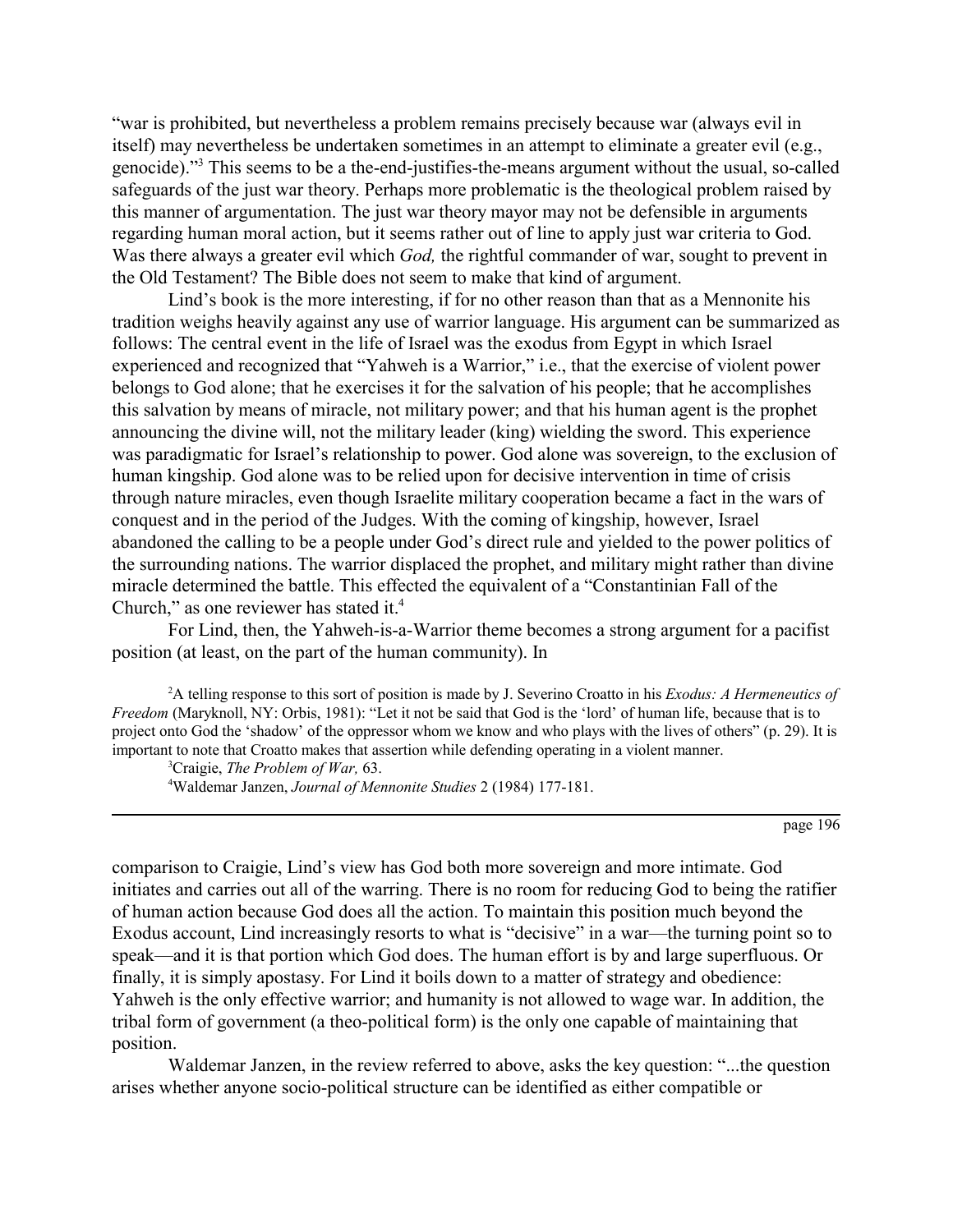incompatible with God's will." He continues, "I for my part am impressed with the fact that the Old Testament people could be a people of God under various socio-political forms of existence (tribal rule, united kingdom, divided kingdom, empire-dominated kingdoms, exiled captive community, Persian province). Each socio-political structure was a part of the fallen order.<sup>75</sup>

There are several other ways of handling the issue of war in the Old Testament that one frequently encounters. First, it is often claimed by critical scholars that the wars were not as bad or extensive as is commonly thought. Joshua presents an exaggerated and idealized picture that should be balanced by that of the first chapter of Judges. The issue, however, is not one of quantity, but of quality-attributing any battles to Yahweh remains a problem for most readers. Second, it is often claimed that the wars were only or largely defensive in character. Yahweh was only a "defensive" Divine Warrior. Apart from the problems of whether or not such a view is historically correct, it should be noted that the argument is persuasive only to those who accept the just war rationale for the legitimacy of defensive wars.<sup>6</sup> Third, it is commonly assumed that God's association with combat is an early theme but not a late one. The language, however, is simply both early and late. A variation on this approach is to admit that there is a militaristic strand in the Old Testament and then seek to outweigh or counterbalance it with the peace visions of, for example, Isaiah 2:2-4/Micah 4:1-4. Such a procedure acknowledges the presence of diversity in Scripture but provides no assistance in the resolution of the problems raised by the association of God with war in the Old Testament.

<sup>5</sup>Ibid., 181. Lind's interpretation is also subject to some of the general questions that are directed toward pacificism. Again, Croatto: "Peace at any price' cannot be justified when the absence of justice makes the 'peacelovers' into spectators of the misery of others. This attitude is proper to the tragic theater, not to Christian praxis" (p. 29). Or, the questions of Michael Walzer in his recent book, *Exodus and Revolution* (New York: Basic, 1985): "Is the individual bound only to observe the laws himself or is he bound to see to it that they are collectively observed? Is he bound to act justly or to make sure that justice is done?" (p. 84). Walzer's questions force one to acknowledge higher expectations for kingship such as those in Ps 72 than Lind entertains. Neither pacificism in general nor Lind in particular are inherently quietistic, but Lind nevertheless does not address the issue of the enforcement of justice for the other.

6 This approach works best with regard to the peaceful infiltration model of the conquest and in the Judges narratives. It is not compatible with a violent conquest or rebellion model and with many of the wars during the monarchy.

page 197

## III. WHO BENEFITS?

A more productive starting point is to note for whom the metaphor is used and what the one for whom it is used mayor may not do with it. Who benefits from Yahweh-is-a-Warrior, and what is the benefactor to do in view of Yahweh's warring? Who benefits? Is it as simple as Psalm 35:1-3 seems to imply?

Contend, O Lord, with those who contend with me; fight against those who fight against me! Take hold of shield and buckler, and rise for my help! Draw the spear and javelin against my pursuers! Say to my soul, "I am your deliverance."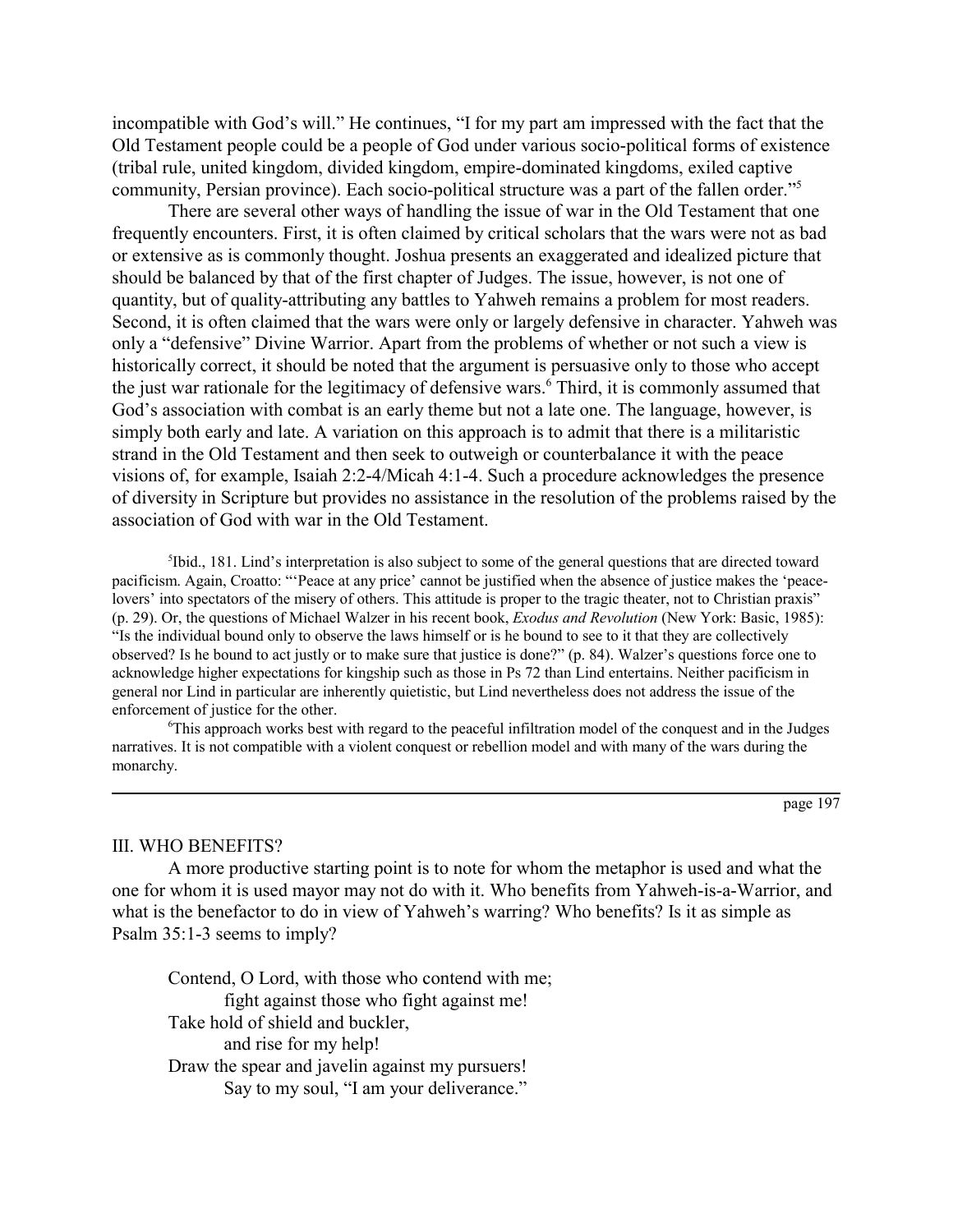That seems simple enough. Who benefits? I, the speaker, benefit. But it is not that simple, even in this Psalm, for the petitioner must wait for Yahweh to act and, at the moment of this petition, it seems as though Yahweh is only observing. No one benefits if the Warrior does not awake. Joshua may confess after a battle: "There has been no day like it before or ever since, when Yahweh hearkened to the voice of a man; for Yahweh fought for Israel" (Josh 10:14). But the story of Achan shows that he did not always have that assurance in advance, and neither is it present for this psalmist.

To address more fully the problems associated with Yahweh-is-a-Warrior from the vantage point of the question of who benefits we return to the passages in which Yahweh is called a warrior or compared to one. They provide a convenient cross section of Old Testament texts for exploring the function of the Yahweh-is-a-Warrior theme.

 $(1)$  Exodus 15:3: "Yahweh is a man of war." This Yahweh will "reign for ever and ever"  $(15:18)$ . Yahweh's warriorhood is connected to his kingship.

*Who benefits?* Yahweh's people, the ones whom Yahweh has redeemed from a pursuing enemy. The beneficiaries are defined in relationship to Yahweh and by no other category. To be the beneficiary is to be claimed by Yahweh or, in the words of the poem, "purchased"  $(15:16)$ . If we look beyond the poem the picture remains largely the same: the Israelites are termed a "people," but that is not simply a sociological category because they are Yahweh's people and as such are different from Pharaoh's people—that polarity persists in the narrative.

*What are the beneficiaries to do?* In terms of the poem, they are simply to *sing* (15:1, 23). What else? In the narrative that precedes there is little else to do but mourn and cry out or, later, prepare for worship/passover. The people's posture is that of petition or doxology.

*Who does not benefit?* Clearly Pharaoh does not benefit, and the poem extends that to include the people of Philistia, the chiefs of Edom, etc. (15:14-16). In short, anyone who has a different allegiance.

*What is secured?* The people's continued existence, but more specifically their liberty and the gift of the land ("thou wilt bring them in and plant them"  $[15-17]$ —or in Deuteronomistic language: "I gave you a land on which you had not labored, and cities which you had not built, and you dwell therein; you eat the fruit of vineyards and oliveyards which you did not plant" (Josh 24:13]). Being planted in Yahweh's land is the shape that *peace* takes when the liberating

page 198

Warrior acts. Further ahead in the narrative it is clear that *justice* is also to be one of the results. In the laws in Exodus 20-23 the motive for doing justice is the memory of the injustice from which the people were freed (e.g., 23:9). Doing justice can be understood as a form of doxology.

This is also an indication that Israel should *not presume* upon Yahweh, for the Warrior who heard their cry is ready to hear other cries (Exod  $22:25-27$ ). Israel's recollection of its character as faithless and murmuring and rebelling is an additional protection against a presumptuous dependence on Yahweh, the Warrior. Further, the account of Israel in Egypt sharply attributes initiative to Yahweh. Everything hinges on Yahweh's hearing, remembering, seeing, and knowing. Emphasizing Yahweh's initiative does not mean that one has to literalize narrative features such as the bearing eagles of Exodus 19:4. Israel did physically walk out of the land, but that effort is not theologically substantial in the narrative. What is substantive is that Israel can petition and give praise or rebel.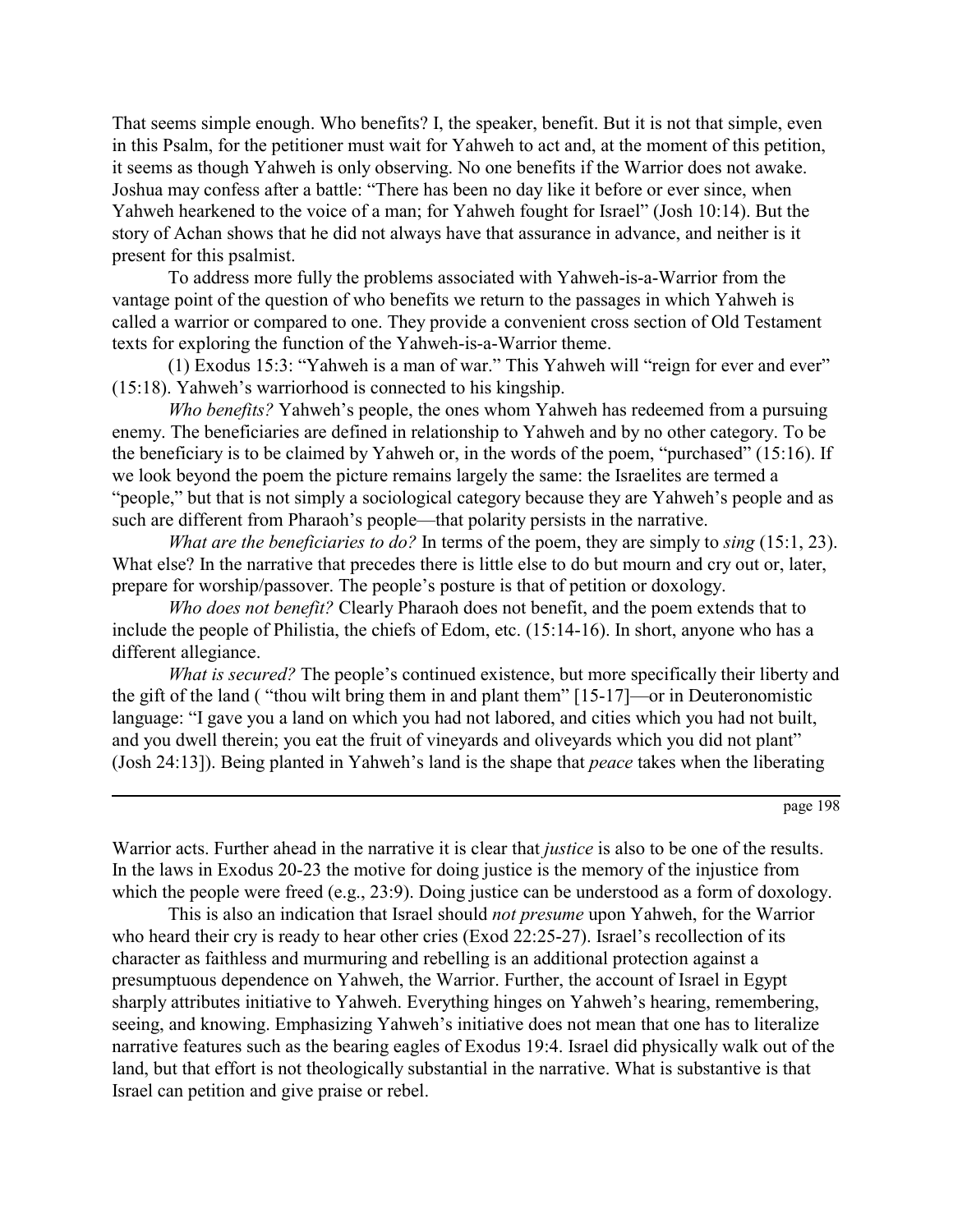If things are radically dependent on God and that dependence is acknowledged or believed, then questions of *theodicy* cannot be far away as the people of God live through the ambiguities of history. Such questions are very much present in the narrative of Exodus. As early as chapter 5:22-23 Moses is asking why, and the same question underlies the many instances of Israel's murmuring. Reality seems to fall far short of the promise or expectation and, as a result, the people ask why—or they simply murmur and rebel. Finally, it should be noted that while the Yahweh-is-a-Warrior theme is prominently used in narratives about the inauguration of Israel, historically it was used against Israel

page 199

when it became the oppressor. In prophetic warnings (e.g., Amos 1-2) and in its actual history Israel experienced the theme operating against itself.

(2) Psalm  $24:8$ : "Who is this King of Glory? Yahweh, strong and mighty, Yahweh, mighty in battle." As in Exodus 15, the linkage of Yahweh's warriorhood and kingship is immediately apparent.

*Who benefits?* In the broadest terms, anyone who wishes to have a well founded earth. Everything in that well founded earth belongs to Yahweh (Ps 24:1-2). More specifically in this psalm it is the righteous worshipper, the one who seeks Yahweh with clean hands, etc. When we look beyond this psalm, the royal psalms would add the king and the nation as a whole.<sup>7</sup> The enthronement psalms focus on the nation without any explicit mention of the king.<sup>8</sup> For the most part the language is very confident, but at the edge there is frequently some form of disorder and chaos or a bellicose nation. The beneficiaries are, at least in their own minds, threatened potentially or directly.

*What are the beneficiaries to do?* In Psalm 24 no more than worship is expected. In enthronement psalms the imperative *sing* is very much in evidence.<sup>9</sup> Doxology is clearly called for. If one focuses on the king, then the establishment of *justice* is expected (e.g., Ps 72:1-4 and  $12-14$ ).

*Who does not benefit?* In short, the forces of chaos and disorder—be they Rahab (Psalm 89), the gods of the nations, or other warring nations.

*What is secured?* Creation is secured and by extension life has order. Psalm 104 is a good example of how the psalmists depicted the extension of the creation conflict into present life. The enthronement psalms make much of the establishment of *justice* and God's righteous judging of all. *Peace* is also secured when the threatening nations are subdued by the kingly warrior Yahweh. See, for example, Psalm 46:9: "He makes wars cease to the end of the earth; he breaks the bow, and shatters the spear, he burns the chariots with fire!"

Can the tradition be *presumed* upon? It is clear that in royal hands there were such attempts, but the texts leave little room for such attempts to succeed. Creation/providence theology does not just establish and maintain order. Rather it is a basis for expecting that the presumptuously powerful will fall as Hannah's song makes clear (1 Sam 2:1-10). Similarly, it is significant that the selection of a king in Israel is balanced with an account of apostasy (1 Sam 8- 12), the choice of David with chastisement language in 2 Samue17 and with a lament in Psalm 89. The only prerogative the texts permit is to rule well and to praise. A Righteous Judge of nations, gods, and kings watches over the whole process, and that ought to make anyone more than a bit hesitant to act presumptuously.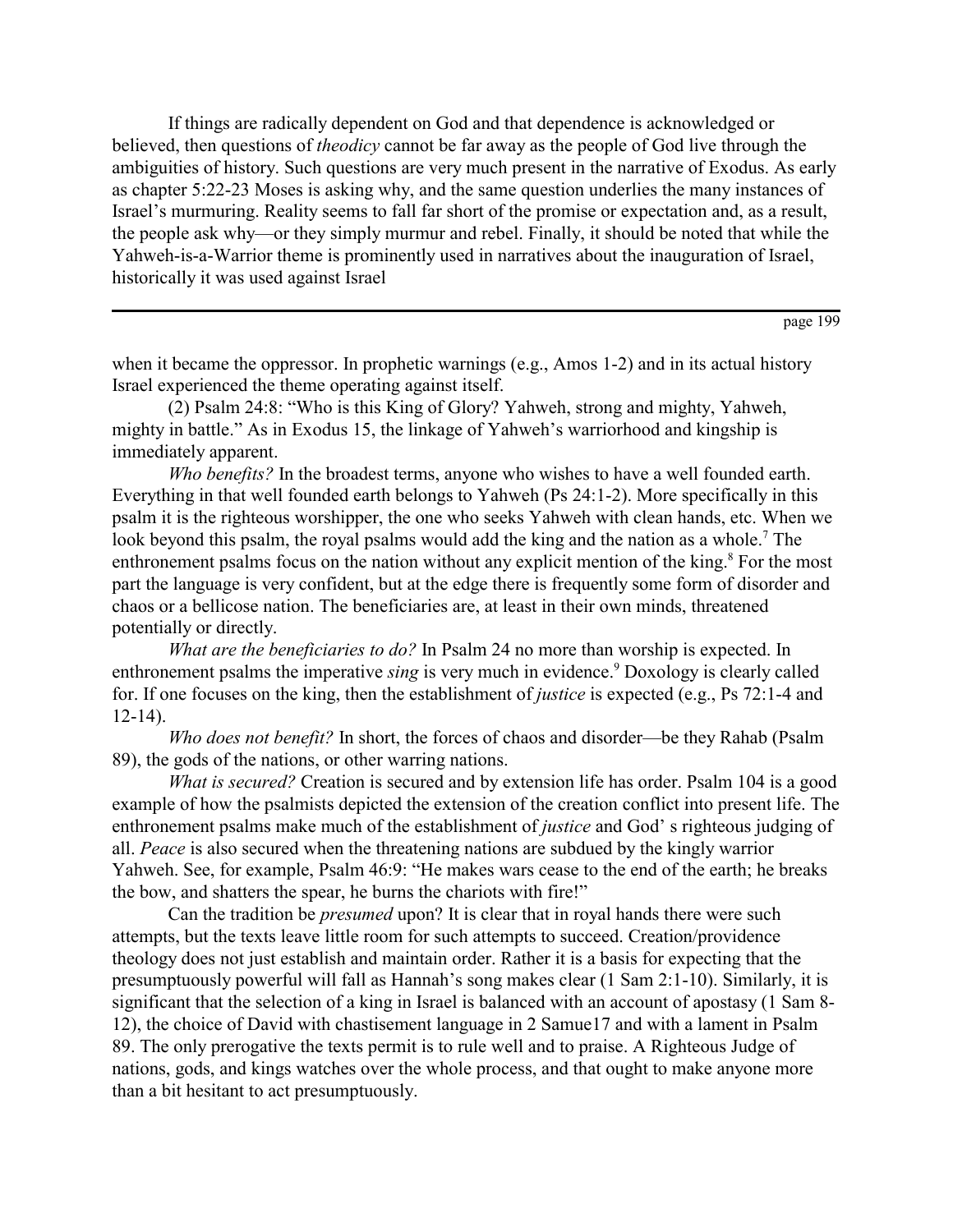7 The royal psalms include Psalms 2, 18, 20-21, 45, 72, 89, 101, 110, 132 and 144.

<sup>8</sup>The enthronement psalms include Psalms 47, 93, and 96-99.

9 The language of singing is extended through the use of words and phrases like exalt, praise, clap your hands, shout, rejoice, etc. (Pss 47:1, 6; 96:1-3; 13; 97:1, 12; 98:1, 4-9; and 99:3, 9). Each of the enthronement psalms proclaims God's reign or kingship (Pss 47:8; 93:1; 96:10; 97:1; 98:6, and 99:1). While the enthronement psalms do not detail the conflict that leads to the establishment of an ordered creation, the other gods are rejected (Ps 96:5), terrifying elements surround Yahweh (Ps 97:2-5), the nations are trembling (Ps 99:1) and will be judged by Yahweh (Ps 98:9). This past and presumed conflict would be even more notable if one used the term "victory" where "salvation" occurs in most English translations.

page 200

The theme Yahweh-is-a-Warrior is radically unconditional in the Psalms and royal contexts, but again that means that questions of *theodicy* will not be far, off, and such is indeed the case. For example, Psalm 89 expresses a strong pro-monarchy viewpoint, but that occurs in what is now a lament psalm. The confidence in the unconditional promise to David—and by extension to the whole community—does not exempt one from facing directly the questions that human history raises about the presence and fidelity of God.<sup>10</sup>

This theme was used to sustain Israel, but it was used against Israel when it became a creator of chaos—e.g., the un-creation picture in Jeremiah 4:23ff.

 $(3)$  Isaiah 42:13: "Yahweh goes forth like a mighty man, like a man of war he stirs up his fury; he cries out, he shouts aloud, he shows himself mighty against his foes"; and Zephaniah  $3:17:$  "Yahweh, your God, is in your midst, a warrior who gives victory." As in the previous two sections, Yahweh's warriorhood is connected to kingship. This is made explicit two verses earlier: "The King of Israel, Yahweh, is in your midst; you shall fear evil no more"  $(3:15)$ .

*Who benefits?* Exiles—those who have lost the gift. The beneficiaries are given various names: daughter of Zion, Jacob, Israel, my people, and the like—clearly people with a heritage, but a heritage that is lost or very much in jeopardy.

*What are the beneficiaries to do?* In short, *sing* (Isa 42:10-12; Zeph 3:14). Again the posture is one of worship and doxology. It is remarkable how restrained these texts are in assigning any further tasks, especially since they are well aware that Israel is in exile because of its failure. Then again, that may be precisely why the assignments are so few.

*Who does not benefit?* Their captors, not because they had captured them, but because they had presumed upon Yahweh who had sent them. The captors lose because they have offended Yahweh. The nations are overthrown and, in apocalyptic extensions of this tradition, all forces of evil are put to an end.

*What is secured?* Israel's continued existence and, more specifically, its relationship to Yahweh (for all to see). Israel is not in a position to *presume* on anything in these texts. *Peace* will be God's gift in the shape of a restored, *just*, and secure community. In its more apocalyptic expressions, this language leads to the prediction of a reordering of the cosmos to make the peace more secure and enduring (e.g., Zech 14).

The tradition is radically unconditional, perhaps more so than the other two. Again questions of *theodicy* are not far away. When the restoration after exile does not seem to live up to the promise, one encounters laments. For example, "Look down from heaven and see from your lofty throne, holy and glorious. Where are your zeal and your might? Your tenderness and compassion are withheld from us" (Isa  $63:15$ ).